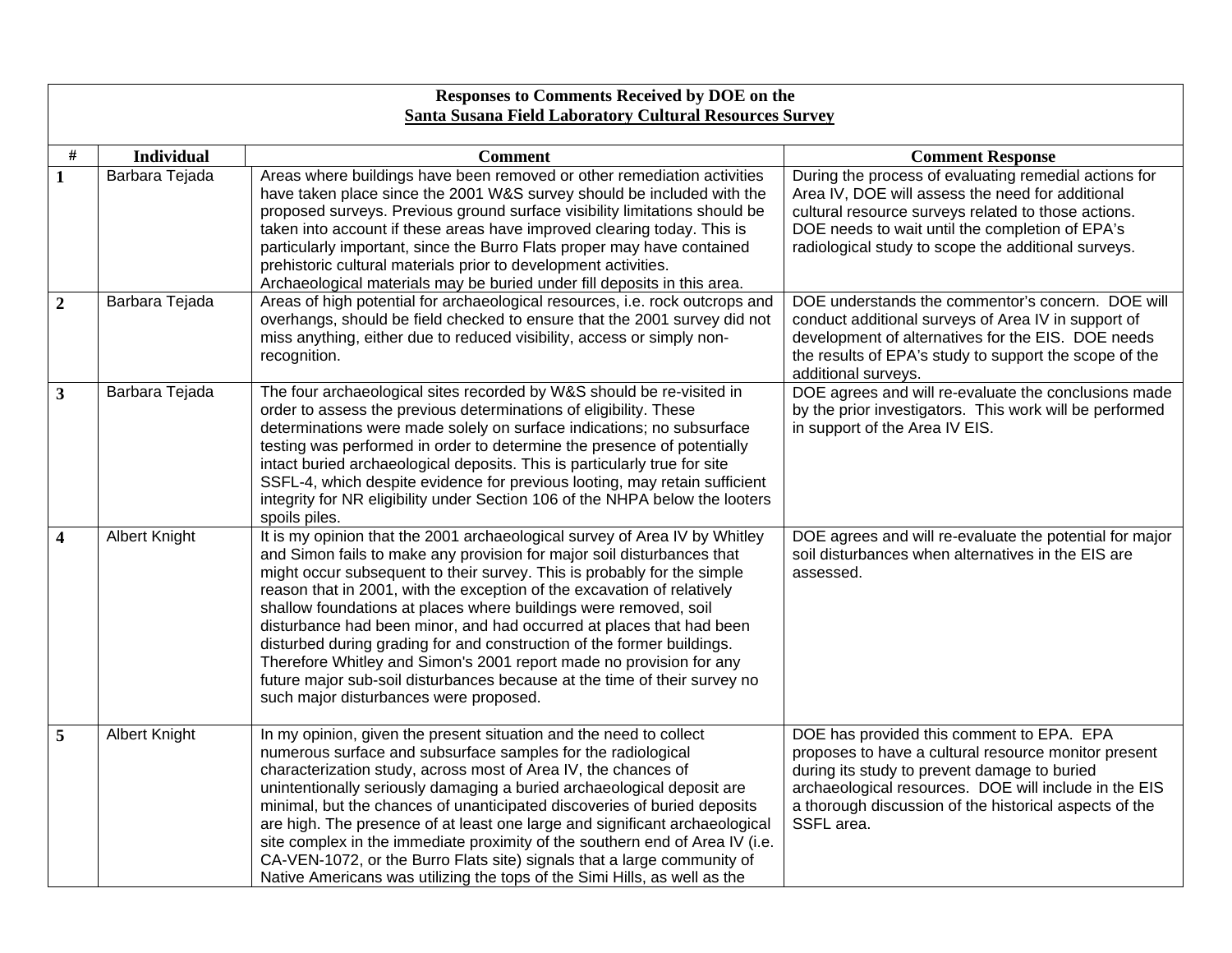|   | Responses to Comments Received by DOE on the<br>Santa Susana Field Laboratory Cultural Resources Survey |                                                                                                                                                                                                                                                                                                                                                                                                                                                                                                                                                                                                                                                                                                                                                                                                                                                                                                                                                                                                                                                                                                                                                                                                                                                                                                                                                                                                                                                                           |                                                                                                                                                                                                                                                                                                                                                                                                                                                                                  |  |
|---|---------------------------------------------------------------------------------------------------------|---------------------------------------------------------------------------------------------------------------------------------------------------------------------------------------------------------------------------------------------------------------------------------------------------------------------------------------------------------------------------------------------------------------------------------------------------------------------------------------------------------------------------------------------------------------------------------------------------------------------------------------------------------------------------------------------------------------------------------------------------------------------------------------------------------------------------------------------------------------------------------------------------------------------------------------------------------------------------------------------------------------------------------------------------------------------------------------------------------------------------------------------------------------------------------------------------------------------------------------------------------------------------------------------------------------------------------------------------------------------------------------------------------------------------------------------------------------------------|----------------------------------------------------------------------------------------------------------------------------------------------------------------------------------------------------------------------------------------------------------------------------------------------------------------------------------------------------------------------------------------------------------------------------------------------------------------------------------|--|
|   |                                                                                                         |                                                                                                                                                                                                                                                                                                                                                                                                                                                                                                                                                                                                                                                                                                                                                                                                                                                                                                                                                                                                                                                                                                                                                                                                                                                                                                                                                                                                                                                                           |                                                                                                                                                                                                                                                                                                                                                                                                                                                                                  |  |
| # | <b>Individual</b>                                                                                       | <b>Comment</b><br>surrounding foothills, as has long been known. Ethnographic information<br>collected in the early part of the 20th century by noted anthropological<br>scholar John Peabody Harrington, who lived in Simi Valley for part of his<br>life, clearly states that there was a village at Burro Flats.                                                                                                                                                                                                                                                                                                                                                                                                                                                                                                                                                                                                                                                                                                                                                                                                                                                                                                                                                                                                                                                                                                                                                       | <b>Comment Response</b>                                                                                                                                                                                                                                                                                                                                                                                                                                                          |  |
| 6 | <b>Albert Knight</b>                                                                                    | Even if Burro Flats/Area IV does not actually have large significant<br>archaeological deposit itself, its proximity to the large and significant Burro<br>Flats site strongly suggests that many small surrounding sites will be<br>present, which were not observed by the 2001 W&S survey because they<br>at not visible at the surface. The large scale sub-soil testing now proposed<br>is a great opportunity to look for these sub-soil deposits, and this can only<br>be successfully achieved if the excavations are monitored by competent<br>archaeologists, who have the ability to visually examine soil samples as<br>they are recovered, and with the power to temporarily halt work for if<br>potentially significant archaeology deposits are encountered. One new<br>prehistoric site was discovered (by myself) during off-site project soil<br>testing in Lang Ranch, for example, in an area that had a new road cut<br>through it. The site was adjacent to one corner of the area being sampled<br>and was not disturbed by the testing in any way. The site would not have<br>been discovered if the soil testing was not being monitored.                                                                                                                                                                                                                                                                                                        | As indicated in response #5, EPA will have a cultural<br>resource monitor during implementation of its study.<br>DOE will evaluate and incorporate into the EIS<br>measures for protecting resources for remedial actions<br>proposed for Area IV.                                                                                                                                                                                                                               |  |
| 7 | <b>Albert Knight</b>                                                                                    | I would like to point out that W&S note that Fenenga reported that the<br>main midden area at the Burro Flats site is at least 525 x 215 meters in<br>area and at least in places some 1.5 meters deep (p. 35). During their<br>survey of Area IV, W&S discovered three new prehistoric sites. Their final<br>comments, despite the proximity (-2000 ft.) of the very large Burro Flats<br>site complex, with a deep sub-soil component and the presence of small<br>prehistoric sites in the area around it, were that "The proposed<br>projectwill have no effect on cultural resources of any kind within Area<br>IV," and they conclude by saying that "the proposed remediation and<br>closure project is determined to have no effect on significant cultural<br>resources" (p. 45). It is clear from their comments that "the proposed<br>project" they refer to is the "remediation and closure" of the old structures,<br>with whatever minor soil disturbances that may have caused, and not<br>(almost a decade after their survey was finished) a (any) large scale soil<br>sampling program. The 2001 report does not address wide-spread deep<br>soil sampling, or soil disturbance of any kind, which in my opinion should<br>be monitored by competent archaeologists, either previous to or in<br>conjunction and coordination with the soil sampling crews, and only after<br>one or more archaeologists are consulted about the soil sampling project, | As part of evaluation of alternatives in the EIS, DOE<br>will revisit each of these sites. The EIS will also<br>include a thorough discussion of historic usages of the<br>site area. DOE at present has not drawn any<br>conclusions regarding the potential for impacts to<br>cultural resources and will not do so until all information<br>is reviewed and the extent of disturbance resulting from<br>remediation is known. DOE will present this<br>assessment in the EIS. |  |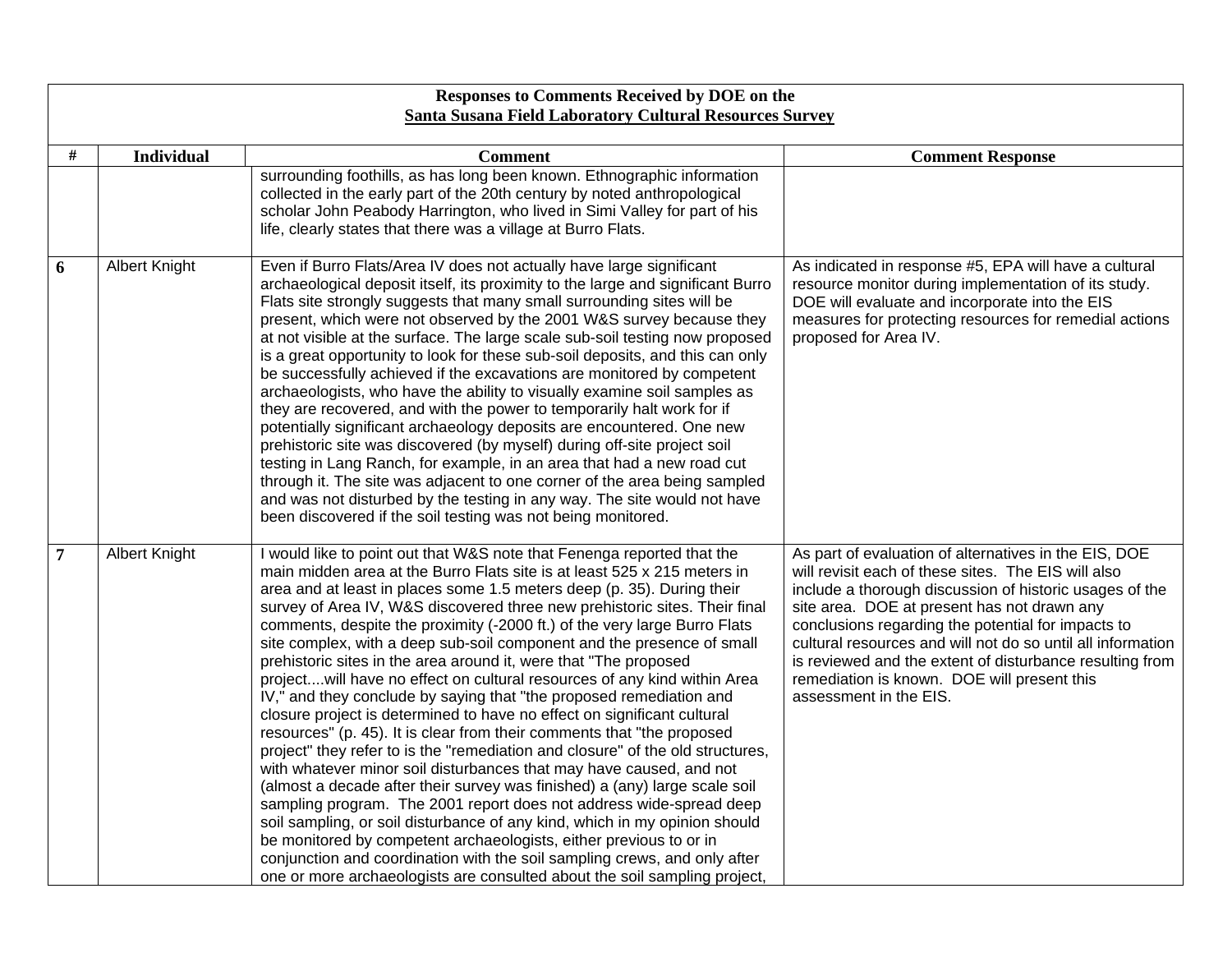|                  | Responses to Comments Received by DOE on the                   |                                                                                                                                                                                                                                                                                                                                                                                                                                                                                                                                                                                                                                                                                                                                                |                                                                                                                                                                                                                                                                                  |  |
|------------------|----------------------------------------------------------------|------------------------------------------------------------------------------------------------------------------------------------------------------------------------------------------------------------------------------------------------------------------------------------------------------------------------------------------------------------------------------------------------------------------------------------------------------------------------------------------------------------------------------------------------------------------------------------------------------------------------------------------------------------------------------------------------------------------------------------------------|----------------------------------------------------------------------------------------------------------------------------------------------------------------------------------------------------------------------------------------------------------------------------------|--|
|                  | <b>Santa Susana Field Laboratory Cultural Resources Survey</b> |                                                                                                                                                                                                                                                                                                                                                                                                                                                                                                                                                                                                                                                                                                                                                |                                                                                                                                                                                                                                                                                  |  |
| #                | <b>Individual</b>                                              | <b>Comment</b>                                                                                                                                                                                                                                                                                                                                                                                                                                                                                                                                                                                                                                                                                                                                 | <b>Comment Response</b>                                                                                                                                                                                                                                                          |  |
|                  |                                                                | procedures, protocol, in cases of discoveries, etc.                                                                                                                                                                                                                                                                                                                                                                                                                                                                                                                                                                                                                                                                                            |                                                                                                                                                                                                                                                                                  |  |
| 8                | John Romani                                                    | All rockshelters and overhangs in Area IV with fire-blackening present,<br>indicate the potential for the presence of Rock Paintings.<br>It is<br>recommended that all the blackened areas be photographed with infrared<br>film to bring out potential pigment. If pigment traces are present, the sites<br>will undoubtedly be considered as sacred places to the Chumash/Tongva<br>Native Americans. It is further recommended that the local Native<br>American groups listed by the Native American Heritage Commission<br>(NAHC) be consulted in these instances.                                                                                                                                                                        | DOE will incorporate this suggestion when it prepares<br>the scope of its re-evaluation of the sites identified<br>within Area IV.                                                                                                                                               |  |
| $\boldsymbol{9}$ | John Romani                                                    | When determining the eligibility to the National Register of Historic Places<br>for the four sites already recorded in Area IV, at least two of the<br>rockshelters (SSFL-2 and SSFL-4) should be re-visited. The talus slope<br>associated with SSFL-2 should be re-checked for artifacts and potential<br>midden. The fire-blackened area should be photographed with infrared<br>film to detect any evidence of pigment traces. It has been suggested by<br>Whitley that 75% of the midden at SSFL-4 was destroyed by vandalism. It<br>is recommended that the remaining 25% (if possible) be sampled with at<br>least one hand-excavated control unit to determine the general character<br>of the midden as part of the final mitigation. | DOE agrees that the sites should be re-visited and will<br>do so as it develops the EIS. The issues raised in the<br>comment will be incorporated into the reassessment of<br>eligibility.                                                                                       |  |
| 10               | John Romani                                                    | A qualified archaeologist with Hazmat certification should be present to<br>monitor all earth disturbing activities associated with the radiological<br>gamma surveys and soil sampling. This monitor is to detect, and to<br>protect from further damage, any sub-surface cultural resources.<br>Evidence of surface remains will be relatively slight because of past<br>construction, contaminated soil removal, and demolition activities. If sub-<br>surface Native American cultural resources are encountered, an NAHC-<br>recognized Chumash and/or Tongva individual should be contacted<br>immediately.                                                                                                                              | EPA proposes to use a cultural resource monitor to<br>support its investigation activities within Area IV. This<br>comment has been provided to EPA so that the proper<br>individuals can be contacted should significant cultural<br>resources be encountered during its study. |  |
| 11               | John Romani                                                    | Although Area II, where the Burro Flats Rock Art Complex is located, will<br>only be subject to potential indirect impacts, it is recommended that<br>entrance policies to the area be extremely limited, and in various<br>instances, that cultural resource management oversight by a qualified<br>archaeologist be required. Potentially, during the radiological surveys and<br>soil sampling, the roads leading to Area II be temporarily gated and foot-<br>patrolled, and have a strict entrance policy. This is necessary because of<br>the extreme importance of the Burro Flats Rock Art Complex which is<br>already listed on the National Register of Historic Places. Dr. E. C. Krupp,                                            | This comment has been provided to NASA/GSA, who<br>owns the property, and to EPA, who will have<br>contractor personnel conducting the radiological<br>survey. DOE does not have authority to fence or<br>control movement of personnel within Area II.                          |  |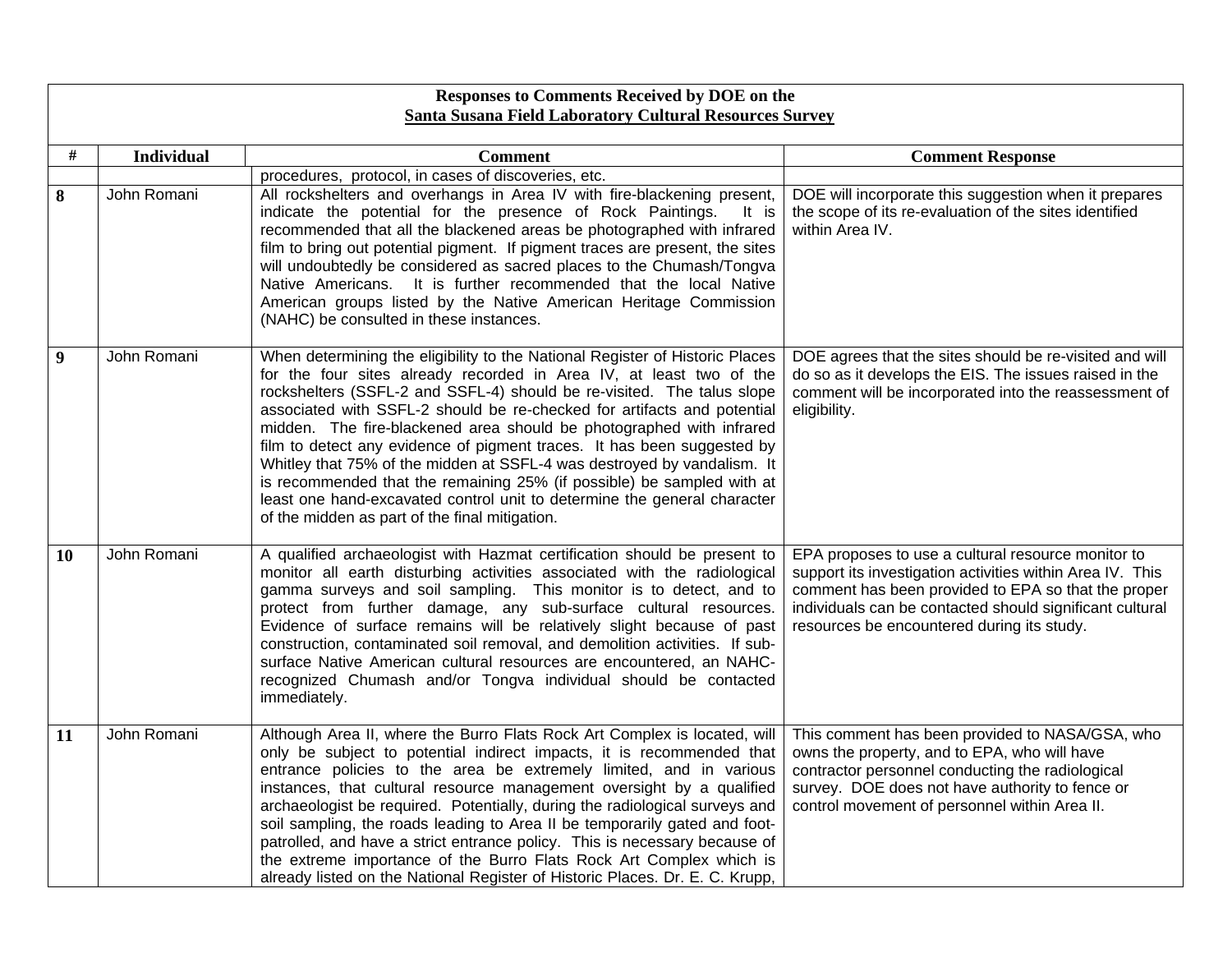| <b>Responses to Comments Received by DOE on the</b><br><b>Santa Susana Field Laboratory Cultural Resources Survey</b> |                   |                                                                                                                                                                                                                |                         |
|-----------------------------------------------------------------------------------------------------------------------|-------------------|----------------------------------------------------------------------------------------------------------------------------------------------------------------------------------------------------------------|-------------------------|
|                                                                                                                       | <b>Individual</b> | Comment                                                                                                                                                                                                        | <b>Comment Response</b> |
|                                                                                                                       |                   | Director of the Griffith Park Observatory, has suggested that the Complex<br>may also be eligible as a World Heritage Site. This serves to underscore<br>the significance of the Burro Flats Rock Art Complex. |                         |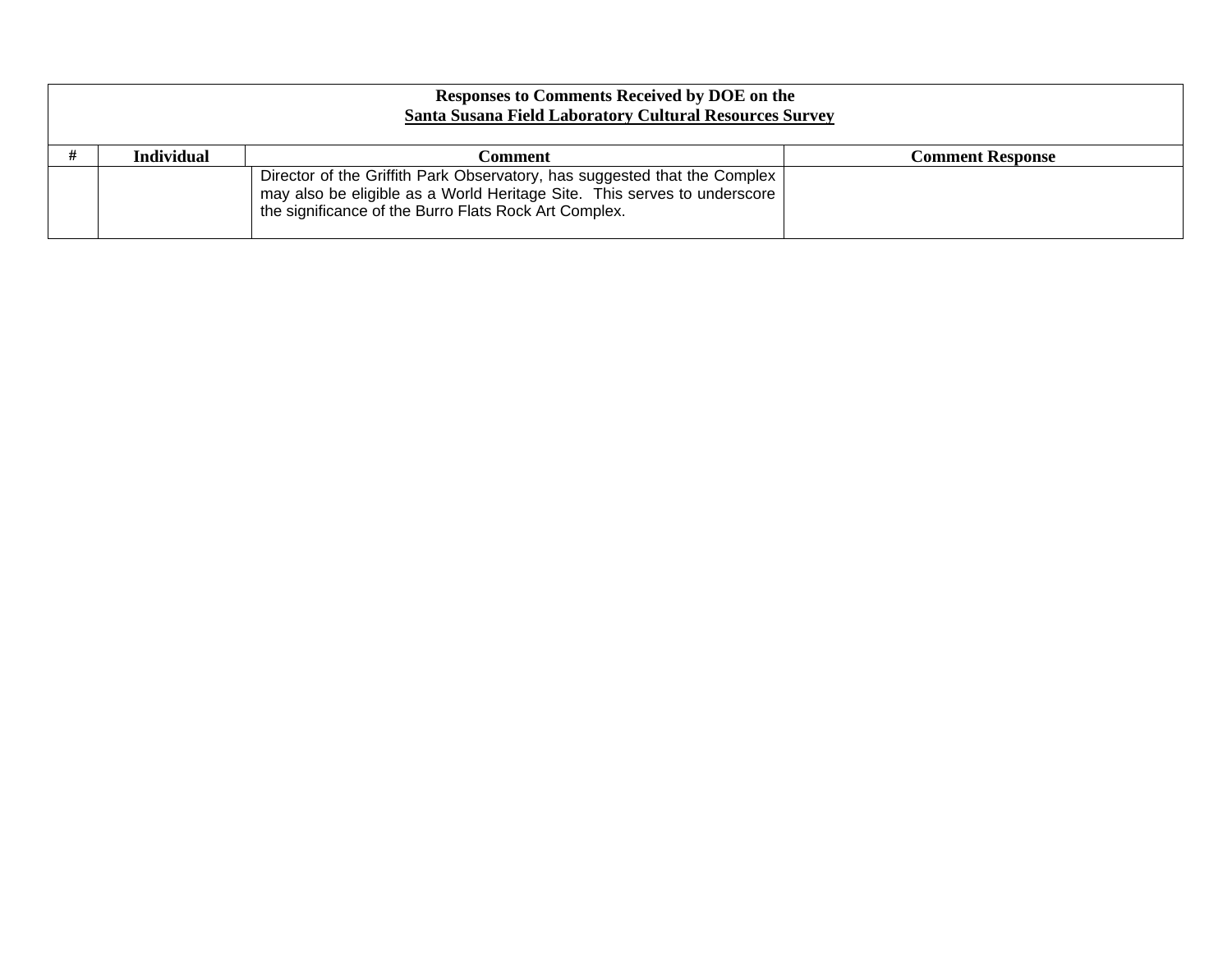|   | Suggestions Made during the December 2, 2009 Cultural Resource Meeting at Santa Susana Field Laboratory                                                                                                                                                                  |                                                                                                                                                                           |  |  |
|---|--------------------------------------------------------------------------------------------------------------------------------------------------------------------------------------------------------------------------------------------------------------------------|---------------------------------------------------------------------------------------------------------------------------------------------------------------------------|--|--|
| # | <b>Suggestion</b>                                                                                                                                                                                                                                                        | <b>Response</b>                                                                                                                                                           |  |  |
|   | People removing debris should be alert to artifacts and leave them in place if/when found                                                                                                                                                                                | This suggestion has been provided to EPA for its<br>consideration during brush removal. DOE will<br>incorporate this consideration as a mitigation measure<br>in the EIS. |  |  |
| 2 | Consideration should be given to subsurface deposits that could contain archaeological remains.<br>Operations should be shut down immediately if remains are found and monitoring should be<br>included in the workplan, particularly for sampling below ground surface. | This consideration has been provided to EPA. The<br>consideration will be incorporated into the EIS as a<br>mitigation measure.                                           |  |  |
| 3 | Known resources (like the Burro Flats complex) should be fenced for protection                                                                                                                                                                                           | This suggestion has been provided to NASA and GSA.<br>DOE does not control access to the Burro Flats<br>complex                                                           |  |  |
|   | All equipment should be operated properly to avoid starting a wildfire                                                                                                                                                                                                   | During discussions with EPA regarding its radiological<br>survey, EPA has identified equipment-initiated wildfires<br>as a primary safety matter.                         |  |  |
| 5 | It would be nice if there could be coordination across the Administrative Areas (Areas I, II, III, and<br>IV) and areas of responsibility (DOE, EPA, NASA, and Boeing).                                                                                                  | Coordination amongst the federal agencies and Boeing<br>is ongoing.                                                                                                       |  |  |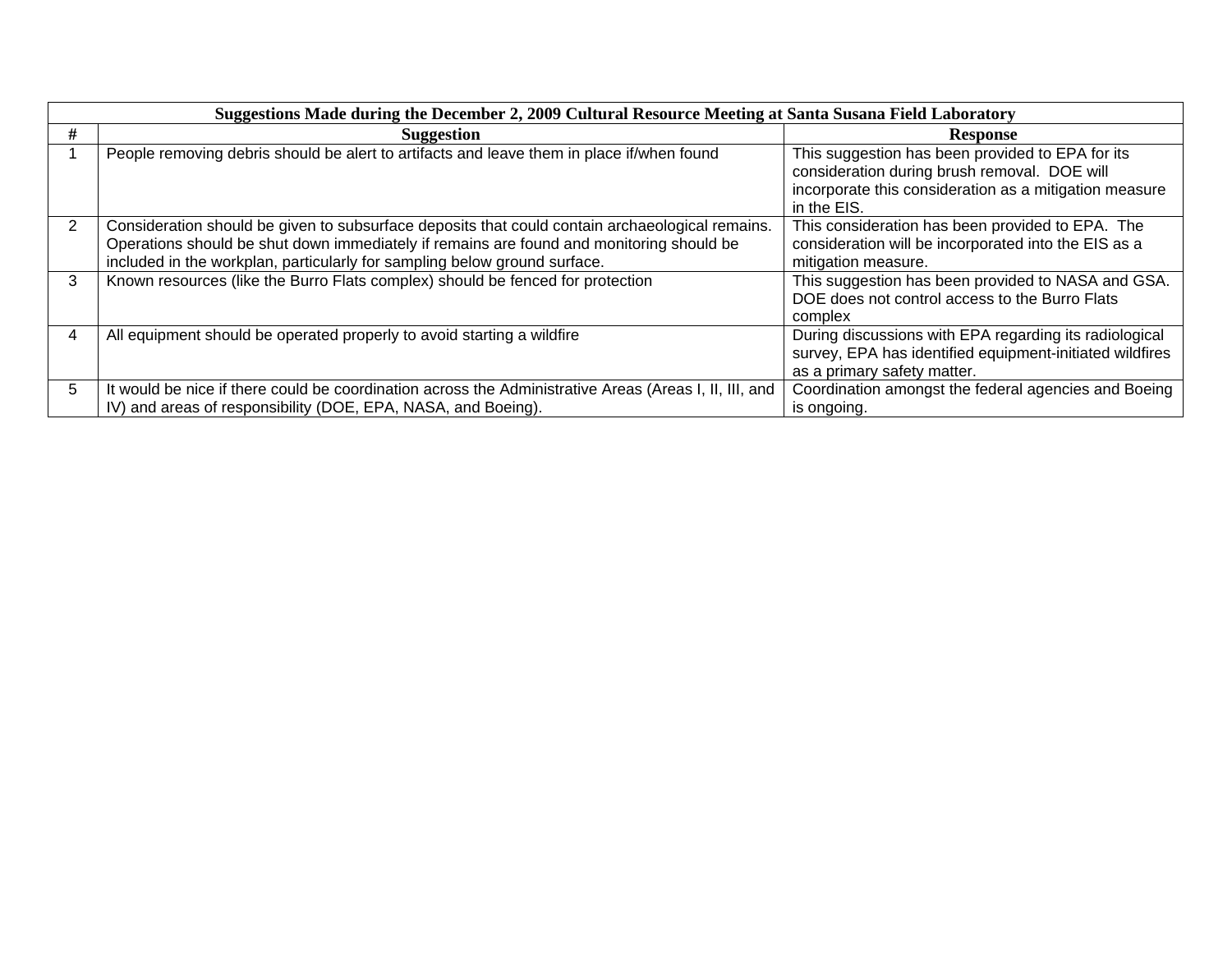|                | Suggestions Made during the December 3, 2009 Cultural Resource Meeting at Santa Susana Field Laboratory                                                                                                                                                                                                                                      |                                                                                                                                                                                                                               |  |  |
|----------------|----------------------------------------------------------------------------------------------------------------------------------------------------------------------------------------------------------------------------------------------------------------------------------------------------------------------------------------------|-------------------------------------------------------------------------------------------------------------------------------------------------------------------------------------------------------------------------------|--|--|
| $\#$           | <b>Suggestion</b>                                                                                                                                                                                                                                                                                                                            | <b>Response</b>                                                                                                                                                                                                               |  |  |
| $\mathbf{1}$   | Make sure the field director/crew chief working on the radiological survey is well trained. This<br>individual should be trained by a local (Southern California) Tribal representative before work<br>begins.                                                                                                                               | This suggestion has been provided to EPA for its<br>consideration.                                                                                                                                                            |  |  |
| $\overline{2}$ | Local Native Americans should be consulted officially rather than invited to attend public<br>participation events.                                                                                                                                                                                                                          | DOE agrees, this is one reason that the December 3<br>meeting only involved Native American representatives                                                                                                                   |  |  |
| 3              | Provide funding for Native American monitoring during all stages of the work.                                                                                                                                                                                                                                                                | EPA is considering contracting a Native American<br>monitor for its survey work. The requirement for a<br>Native American monitor during remedial activities will<br>be discussed in the EIS.                                 |  |  |
| 4              | The Most Likely Descendent should be identified. This group would like to be involved in the<br>determination of who that individual is. We don't want to be surprised by who the state identifies.                                                                                                                                          | DOE plans additional meetings with the Native<br>American community during which this issue will be<br>discussed.                                                                                                             |  |  |
| 5              | The information that results from the cultural survey should be shared in a manner that would<br>allow it to be used for other purposes - for example, to help ensure protection in the future. For<br>example, it should be used to assure protection during wildfire suppression. The integrity of the<br>sites should not be compromised. | DOE plans to share all results of cultural surveys with<br>Native American representatives. During subsequent<br>meetings with those representatives, DOE will discuss<br>mechanisms to retain integrity of identified sites. |  |  |
| 6              | Provide Native American monitoring during any activities that would result in soil disturbance and<br>subsurface disturbance                                                                                                                                                                                                                 | EPA is considering contracting a Native American<br>monitor for its survey work. The requirement for a<br>Native American monitor during remedial activities will<br>be discussed in the EIS.                                 |  |  |
| $\overline{7}$ | Consider the formation of a formal mechanism to provide Native American consultation to DOE,<br>NASA, and Boeing. The entire site is significant to Native American people. It has cultural and<br>spiritual meaning for us.                                                                                                                 | DOE will discuss this issue with Native American<br>representatives during subsequent meetings on this<br>subject.                                                                                                            |  |  |
| 8              | Our interest will continue through the decision of what will happen next with this property. We<br>want it to be protected once DOE and Boeing are done.                                                                                                                                                                                     | DOE will discuss this issue with Native American<br>representatives during subsequent meetings on this<br>subject.                                                                                                            |  |  |
| 9              | We would like to have the results of the prior survey (that identified four sites within Area IV)<br>provided to us.                                                                                                                                                                                                                         | DOE has provided the prior survey report to the<br>attendees separately from this comment response<br>document.                                                                                                               |  |  |
| 10             | DOE should conduct additional work to determine the "significance" of the sites that have been<br>identified. We are not confident that the four sites are truly not significant.                                                                                                                                                            | DOE agrees and will be conducting a re-evaluation of<br>the significance determination for these sites.                                                                                                                       |  |  |
| 11             | The most significant site is the Burro Flats cave. It is a very special place, a sacred place.<br>Petroglyphs are located there. It is particularly important as it is a location that is used at Winter<br>Solstice and Summer Solstice. Winter Solstice is very important to Chumash people.                                               | DOE understands the underlining concerns and<br>meanings for the Burro Flats site.                                                                                                                                            |  |  |
| 12             | Summer Solstice is also very important to all Native Americans                                                                                                                                                                                                                                                                               | DOE understands the importance.                                                                                                                                                                                               |  |  |
| 13             | Who will determine whether there should be additional testing? We would like to be involved in                                                                                                                                                                                                                                               | DOE will be making determination of additional testing                                                                                                                                                                        |  |  |
|                | decisions about whether testing occurs.                                                                                                                                                                                                                                                                                                      | of sites that would be impacted by DOE cleanup<br>activities. DOE will engage the Native American<br>community in deciding on what testing is necessary.                                                                      |  |  |
| 14             | We should also be involved in determining if and how any removals should occur after the                                                                                                                                                                                                                                                     | DOE will engage the Native American community                                                                                                                                                                                 |  |  |
|                | investigations have been completed. (The survey will be a non-removal survey. It may be                                                                                                                                                                                                                                                      | should determinations be made regarding the                                                                                                                                                                                   |  |  |